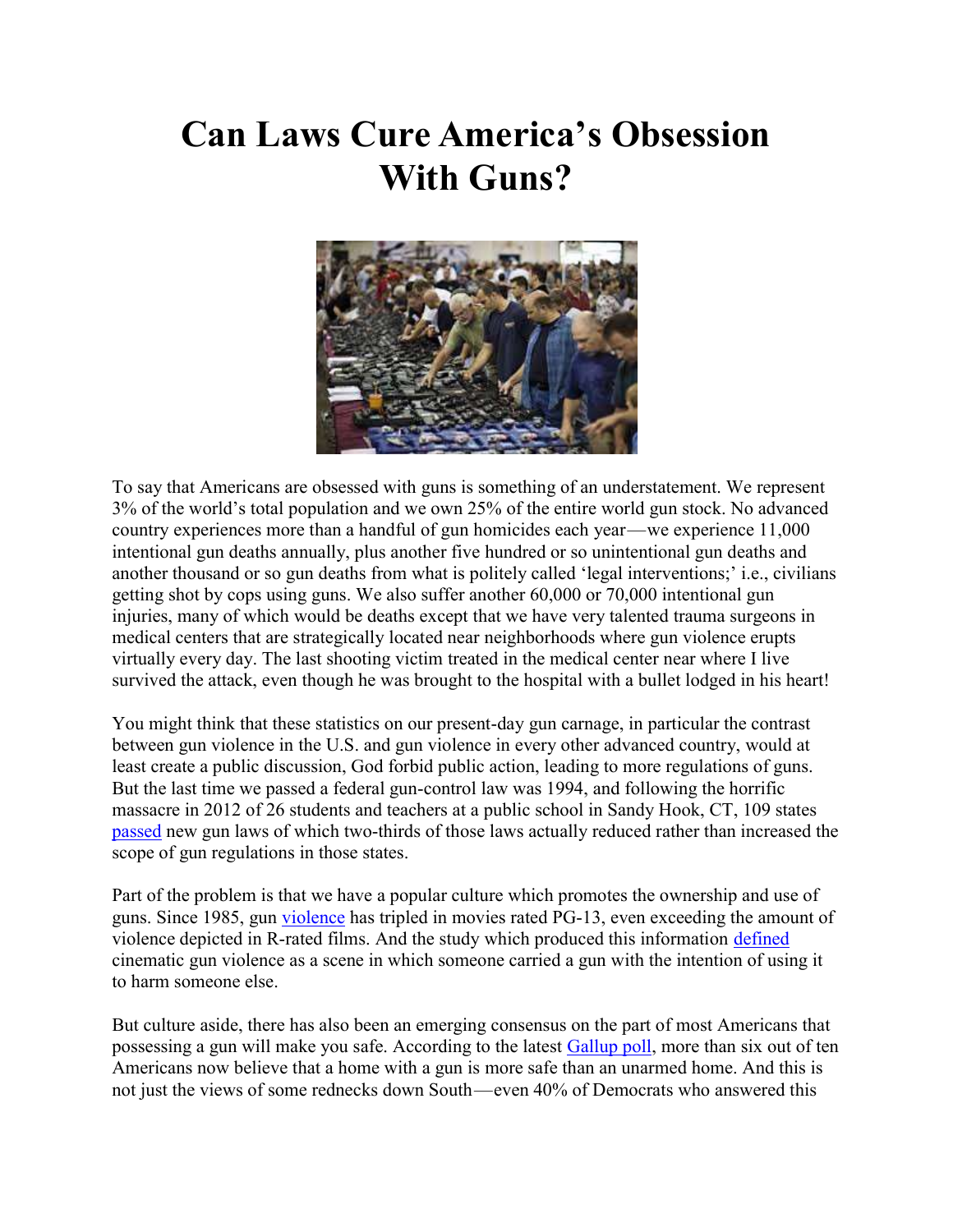question positively, which is up from 28% recorded by Gallup back in 2000 when the poll was conducted for the first time. In fact, back in 2000, even less than 50% of Republicans felt that a home was safer if there was a gun, a number which has now climbed to more than 80%!

This belief about the positive value of gun ownership has been a difficult issue for folks and organizations who are working for a reduction in the number of people killed and injured with guns. And while gun homicides dropped precipitously from 1994 to 2001, it then stabilized and of late has been going back up. So the concern about arresting this upward trend is not just a function of increasing numbers, it's also a reflection of the fears that gun regulations might be further weakened during the Age of Trump.

In addition to unwinding various gun regulations pushed through by Obama without benefit of Congressional votes, the pro-gun community has set two major priorities: a national concealedcarry reciprocity law at the federal level, and a further elimination of gun-free zones within individual states. On the other side, the gun-control community (they would prefer to be referred to as the 'gun-sense' group) would like to extend federal background checks to all personal gun transfers and mandate serious safety training in the individual states.

Both of these positions, of course, are built on the assumption that there is an implicit connection between how guns are used and the laws that define and regulate their use. For the pro-gun side, the purpose of gun laws should be to shield gun owners from government intervention by protecting 2nd-Amendment 'rights.' For the gun-sense folks, further laws are needed to reduce the violence caused by guns. The purpose of this paper is to explore whether there is any direct connection between how gun owners behave with their guns and the laws which are aimed at regulating gun ownership and use.

## I. THE ARGUMENT FOR AND AGAINST GUN REGULATIONS.

One of the basic assumptions which underlies just about every pro-regulation argument is the idea that our frightfully high rate of gun violence can be explained, in part, by the degree of legal access that Americans enjoy with guns. We are the only OECD country which allows unfettered ownership of any kind of non-military weapon to anyone who meets what can best be described as a porous and weak definition of what the words 'law-abiding' really mean. In this country you can own a gun legally even if you have been served with a restraining order for domestic abuse; you can own a gun legally if you have spent time in a mental-health ward; you can own a gun legally if you can't see the end of the barrel, never mind the target which you are allegedly trying to hit; you can purchase and walk around with a gun in your pocket having never pulled the trigger of a real gun.

Between the popular culture which exalts gun use to the ease with which people can buy and own guns, it should not come as any surprise that the American civilian gun arsenal probably numbers somewhere around 300 million guns. Which doesn't mean that almost everyone in America owns a gun; the best data we have on this issue is that probably 40 to 50 million people actually own all those guns, but most of these gun owners live in households with other adults and children, which means that roughly one out of every three American homes contains a legal gun.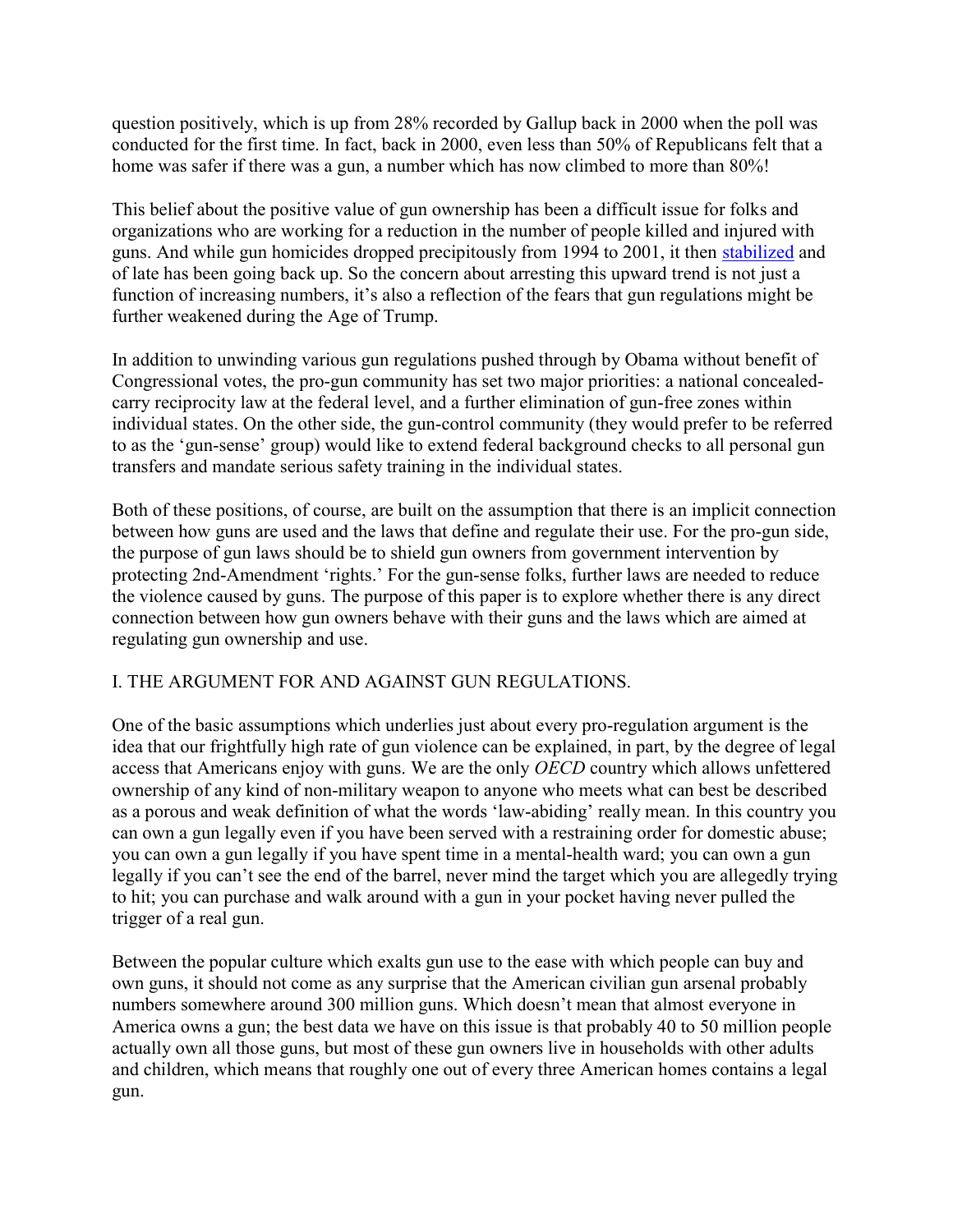The availability of guns in so many homes is, according to the most noted public health researchers, what drives our homicide rate to levels not see in any other country within the OECD. The basic argument in this respect was comes from Harvard's David Hemenway, who found that even in countries which experienced the same, general level of criminal violence, America experienced homicide at rates far beyond those found anywhere else. His research shows that the U.S. homicide rate is 7 times higher than other high-income countries, a rate driven primarily by a gun homicide rate that is 25 times higher than the rest of the OECD.

You will not find a single gun-sense organization which ignores these numbers when a plan or strategy for reducing gun violence is announced. And it is simply assumed throughout the length and breadth of the gun violence prevention  $(GVP)$  world that what is behind this enormous disparity is the ease with which Americans can get their hands on guns which is reflected in the further disparity between the number of guns in the hands of American civilians, as opposed to the number of guns everywhere else.

The connection between elevated gun violence rates and per-capita gun ownership is weakened, however, because it fails to differentiate between handguns and long guns, which invalidates cross-national comparisons of gun homicide rates. Since it is estimated that at least 80% of all intentional gun injuries in the U.S. are committed with handguns, the fact that more than half the U.S. civilian gun arsenal is comprised of long guns doesn't really tell us anything about whether the overall number of privately-owned guns can be connected to our elevated rate of gun deaths.

Further, the moment we leave the U.S. and look at the stock of guns in other *OECD* countries, any comparison of per-capita gun ownership between the U.S. and the rest of the OECD means nothing at all. For example, our per capita gun ownership per 100,000 residents is 89, the relevant number in Canada is 31. Roughly 10 percent of Canadian gun owners possess handguns, and many of these guns are 22-caliber target guns, securing approval to own a self-defense handgun in Canada is not a common thing. Chances are that if we could make a valid comparison between the U.S. and other *OECD* countries in terms of *handgun* ownership, the disparity between our numbers and the rest of the OECD would be much higher, much more extreme.

And the extreme would look something like this: right now our civilian gun arsenal is probably split about 50–50, which means there are some 135 million handguns floating around, or 45 handguns per American. The number for Canada would be 3 or 4, the number for Germany about 3, for England about .06. In other words, we would not own three times the per capita number of hand owned in Canada or Germany (which happen to be the next highest gun-owning countries in the OECD), we would own 15 times that number and for the U.K. the difference in per capita handgun ownership would be on the order of 85.

Now let's go back to gun violence rates. Germany—.07, Austria—.10, England—.06, U.S.— 3.4. 50 times higher than Germany, 30 times higher than Austria, 56 times higher than England (gun violence being designed as homicide committed with a gun.) But those are the differentials in countries which the overall disparity of gun ownership is 15 to 1 - nobody ever gets killed with or without guns in the U.K. If there is a direct link between rates of gun violence and per capita ownership of guns, imagine what our gun violence rate would be if we only controlled for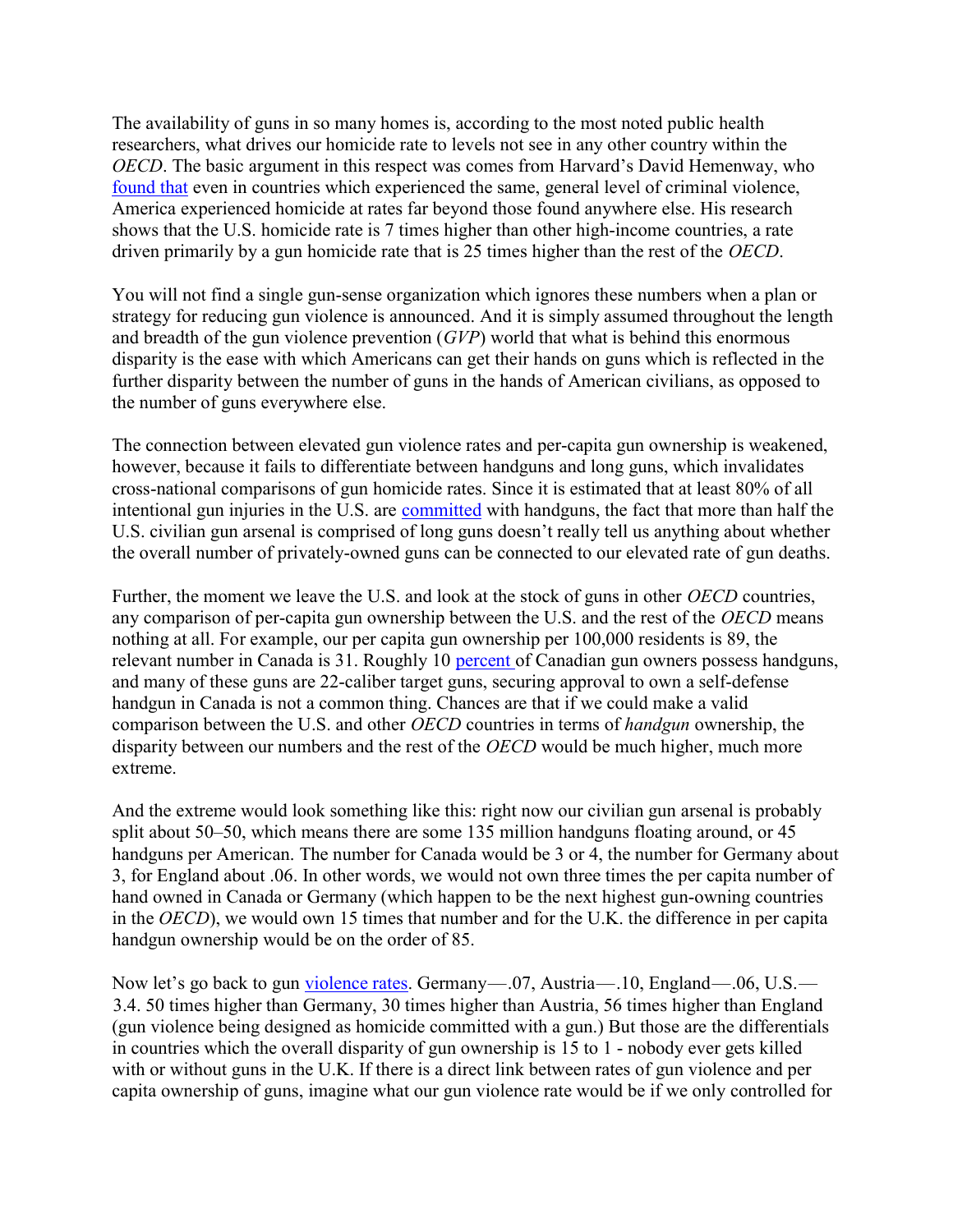the per capita differential of the guns (viz. handguns) which are used in most violent acts. If anything, a per-capita comparison of handgun ownership and gun violence would show that the rate of U.S. gun violence is actually *quite low*, given how many handguns are lying around.

### DO BACKGROUND CHECKS REDUCE GUN VIOLENCE?

Having now analyzed the data which GVP advocates use to justify their strategies to curtail or regulate the national stock of guns, let's turn to a discussion of those strategies themselves, and begin with the strategy which is endorsed, no questions asked, by the entire GVP.

Don't make the mistake of confusing illegally-owned guns with guns which were acquired without a background check. A majority of states do not require a background check for anything except the initial sale of a new gun or an over-the-counter transfer of a used gun, and while a private transaction without a background check makes it easier to move a gun into the 'wrong' hands, we simply have no idea how many gun transfers take place between law-abiding gun owners who simply can't be bothered to go through a background check unless the law in their locality demands same. In February, 2017, 3,500 personally-owned guns were transferred in the entire United States to new owners with a background check being performed during the transaction. This was .002% of the total guns transferred with a background check that same month. In other words, most guns which move from one person's hands to another, move without any legal intervention at all.

The organizations which promote the expansion of background checks to secondary transactions have no information on whether such an expansion would result in a decline of gun violence or not. In the year following Colorado's extension of background checks to all secondary (personal) sales, the NICS check stopped 6,590 transactions, most of which were for outstanding warrants or an arrest for assault. But did these denials mean that otherwise 6,500 people might have committed crimes with those guns? In fact, most of the outstanding warrants were for nonpayment of traffic fines; in New York City there are now more than one million warrants, most of which represent unpaid tickets and every such warrant means that someone is a fugitive, a reason that the FBI-NICS check might not go through.

There are now 8 states which have universal background checks which means that it is unlawful in these states for any transfer of any kind of gun to take place without intervention by the FBI. In December, 2015, New Yorkers purchased 35,000 guns, many of which no doubt ended up under Christmas trees. Personal gun transfers amounted to 650 handguns, shotguns and rifles. You can't tell me that less than two-tenths of one percent of all guns that were transferred from one person to another at a time when gift-giving often involves such transfers represented all the private movement of guns throughout the Empire State.

But let's say that in the states which have universal background checks that every, single private transaction actually follows the law. The problem is that we do not have a single before-and-after study which looks at whether one can find any connection between gun violence rates and an expansion of background checks. I'm not saying such a connection couldn't be made; I'm saying it hasn't been made, and the Johns Hopkins study which shows an increase in Missouri homicides when their requirement for background checks on all handgun transfers was nullified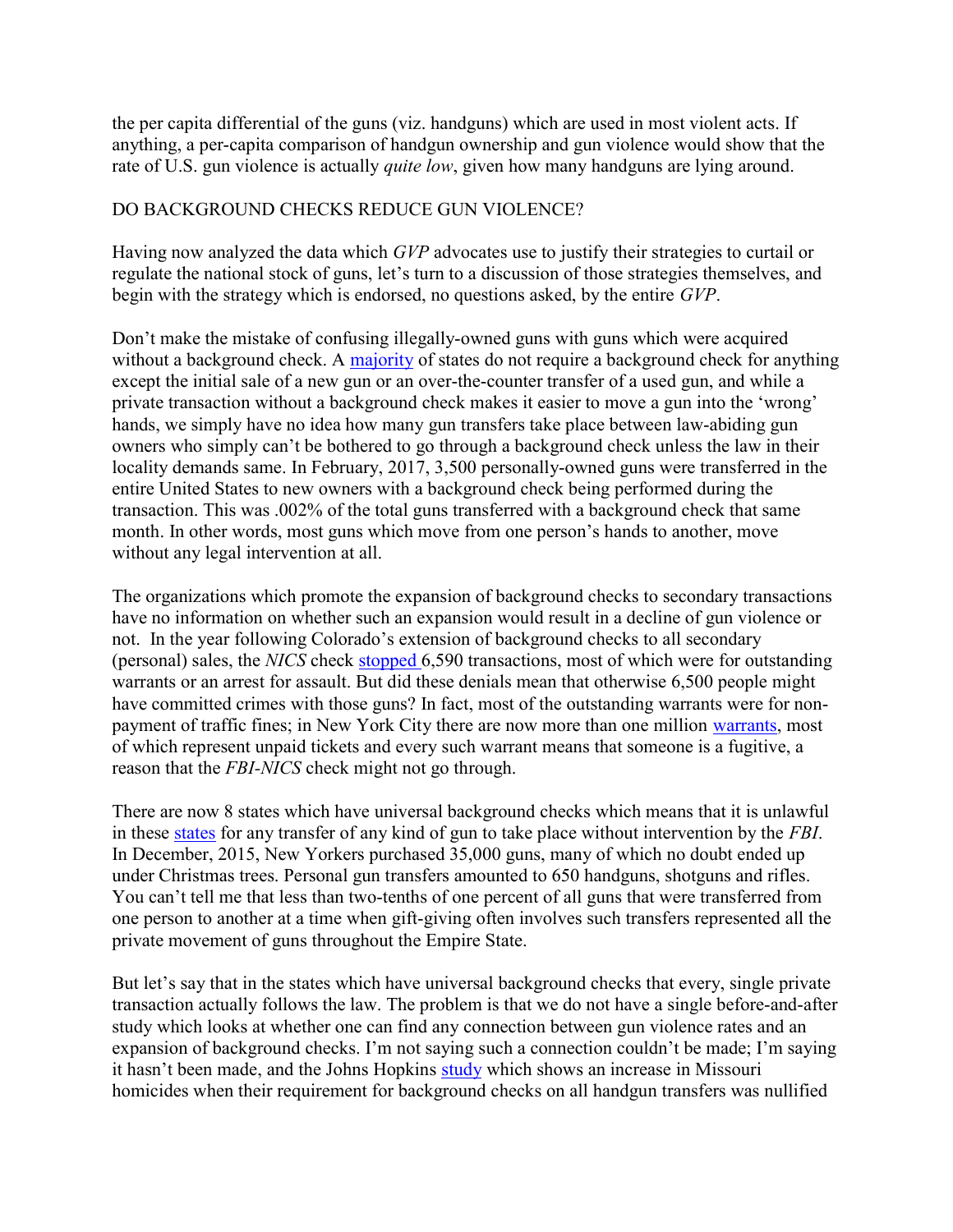doesn't really count because the Missouri law wasn't a federal background check, it was a much more deliberate permit-to-purchase (PTP) procedure conducted by the state police Obviously a more comprehensive and widespread PTP process would keep more guns out of the wrong hands. But PTP is not being advocated by gun-control groups just because they call for expanded background checks.

In 1998, Massachusetts enacted a new gun law which made the Bay State the most regulated gun state of all fifty states. Not only did the law copy the California statute which requires that all new handguns be tested for various child-safety features before they could be sold in-state, but the law also not only empowered the Executive Office of Public Safety and the State's Attorney General to get in on the gun-control act. Know what the gun-death rate was in 1999, the year before the law took effect? It was 2.99 per 100,000 state residents. Know what it was in 2015? It was 2.98. There are many factors besides legal regulations which impact violent crime rates. But Massachusetts is frequently cited as a state with low gun violence because of its highly-regulated gun environment and this simply is not true.

Now let's go a bit up the Connecticut River and look at Vermont. In 1999, Vermont's gunviolence rate was 8.84, now it's 9.67. You might believe that these elevated numbers reflects the fact that Vermont is the only state of all 50 states which has no state gun laws at all. You still have to pass a federal background check if you purchase a gun from a dealer, but once you walk out of the gun shop with your gun, you can do anything you want to—keep it, sell it, carry it around or just stick it you no where. But there's only one little problem. In a state with no gun laws there are also few, if any gun homicides, at most the gun homicide rate may be 1.76 but the CDC says that the actual number may be far less. What pushes up the gun violence rate in Vermont? Gun suicide with a rate of around 8, although the state's overall suicide rate is not much higher than the national rate

#### III. THE 2ND AMENDMENT AND GUN-CONTROL LAWS.

I bought my first, real gun in 1956 when I was twelve years old. Over the next fifty-two years (until 2008) I probably bought and sold 500 personally-owned guns and during that time span the U.S. civilian gun arsenal probably grew by 100 million guns. Not a single one of those transactions had any Constitutional protection at all yet every, single one of them was legal, none were vulnerable to any kind of legal threat, and nobody ever mentioned the 2nd Amendment at all.

It would be seductively simple to ascribe the fight for 2nd-Amendment 'rights' to a vast, rightwing conspiracy to help grow the gun business to its present level by pushing the 2nd Amendment doctrine of personal ownership through the courts. But in fact the impetus for the 2008 ruling originated not from conservative-leaning lawyers but from the liberal side of the legal profession in the form of an essay promoting the 'individual right' interpretation published by Sanford Levinson in 1989. Levinson, a leading liberal legal scholar, moved the entire 2nd-Amendment perspective towards the idea that the Constitution protected individual gun rights, but gave discussions about the 2nd Amendment a liberal patina which quickly spread. By 2000, the embrace of 2nd-American personal 'rights' was announced by none other than the lion of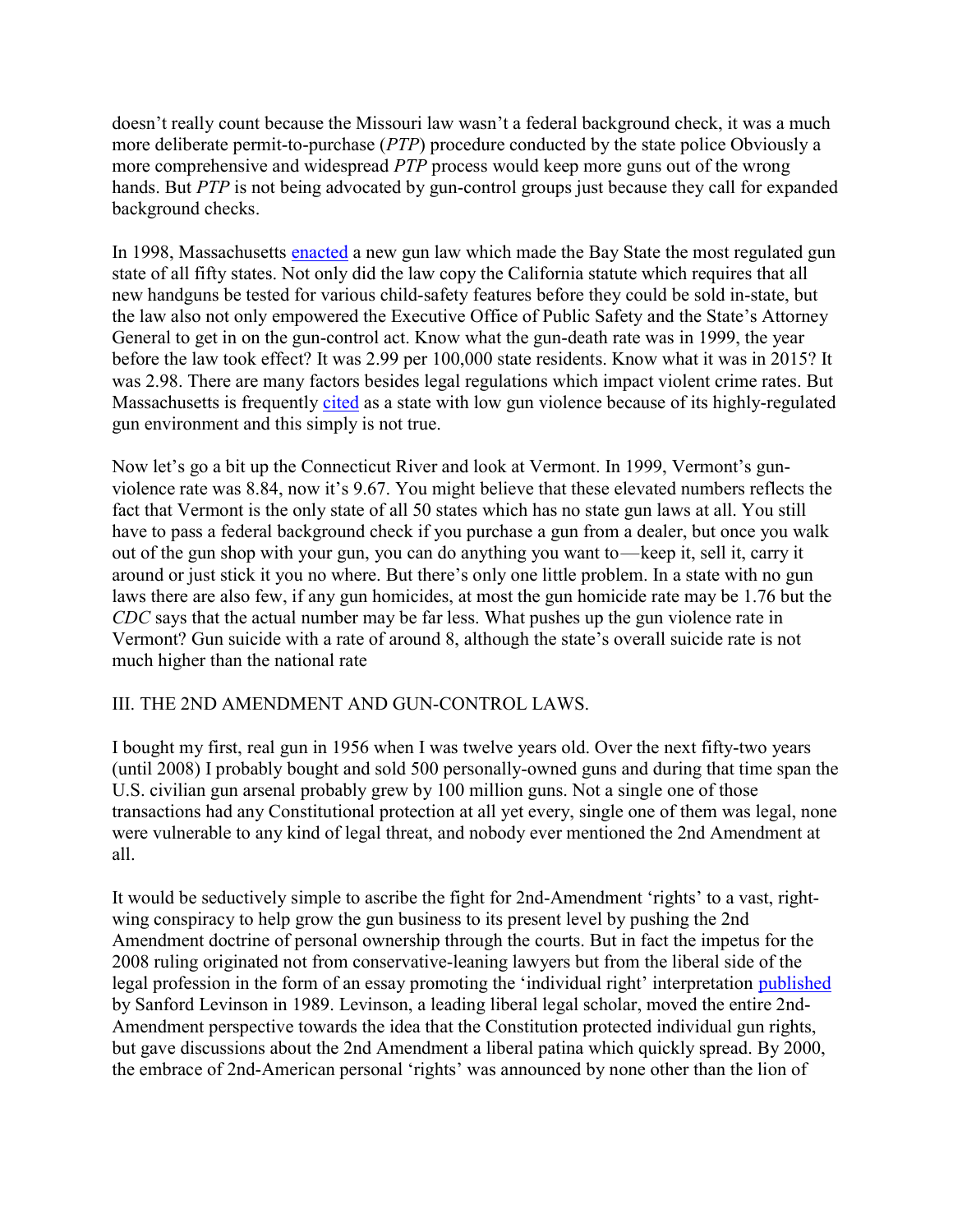liberal jurisprudence, Lawrence Tribe, and once he pronounced in favor of the Constitutional sanction of individual gun rights the goose, so to speak, was fully cooked.

This endorsement of the 2nd Amendment which, incidentally, ran counter to legal precedents dating back fifty years and had absolutely no basis in historical facts, was also a prime influence in the decision by the organized, gun-control community to reshape their strategies around a push for gun-owning 'rights.' The first, national gun-control organization, National Coalition to Ban Handguns was founded in 1974, and as its name made clear, advocated a very strong regulatory environment for handguns to the point of basically restricting their ownership to law enforcement, armed security guards and sport shooters who would store their guns at shooting ranges and clubs.

The National Coalition morphed into a new organization called the Coalition to Stop Gun Violence in 1989, notice the disappearance of the word 'ban.' In fact, today the Coalition describes its current mission as seeking to 'secure freedom from gun violence through research, strategic engagement and effective policy advocacy.' In this regard, the organization promotes universal background checks, restrictions on assault weapons and hi-capacity magazines, policy goals that are shared by the other gun-regulation groups, none of whom call for any real limits on gun ownership at all. What started out as a movement to get rid of the most lethal guns; i.s., handguns, has become a movement that seeks to reduce gun violence by making communities 'safer,' whatever that means, or by making gun owners behave more safely, whatever that means, or by making the guns safer, whatever that means.

Ironically, while the gun-control community has moved away from what they consider an 'extreme' response to gun violence through eliminating guns, the pro-gun movement has become much more aggressive in promoting a 2nd-Amendment narrative that goes far beyond what the Heller decision actually says. Because the majority opinion in *Heller* specifically grants Constitutional protection for keeping a loaded handgun in a private residence and the opinion also grants government wide, discretionary authority to regulate how guns will be used. Meanwhile, the pro-gun community now pushes the notion of 'Constitutional carry,' meaning that legal gun ownership carries with it the uncontested and unregulated 'right' to carry a gun outside the home, and is also busily engaged in trying to eliminate all gun-free zones. What guncontrol advocates have gotten for their willingness to 'respect' the Constitutional protection to bear arms is an aggressive and continuous effort by pro-gun zealots to widen the scope of 2nd-Amendment protections and reduce government's ability to regulate guns.

Which brings us to the crux of the problem as regards using laws as an answer to the issue of gun violence, because as long as gun-control advocates rely passing regulations as the primary focus of their campaign, at best it will end up as a standoff, at worst they will lose. And the reason for this admittedly pessimistic position is that any law which would increase the government's ability to regulate guns would, by definition, mostly impact the behavior of people who legally own guns. Yet when it comes to gun violence, with the exception of suicide, it is mostly committed by individuals who did not have any legal title to their guns.

Why do I say this? Because 80% of all gun injuries which occur every year, including intentional and unintentional self-inflicted injuries, are the handiwork either of individuals whose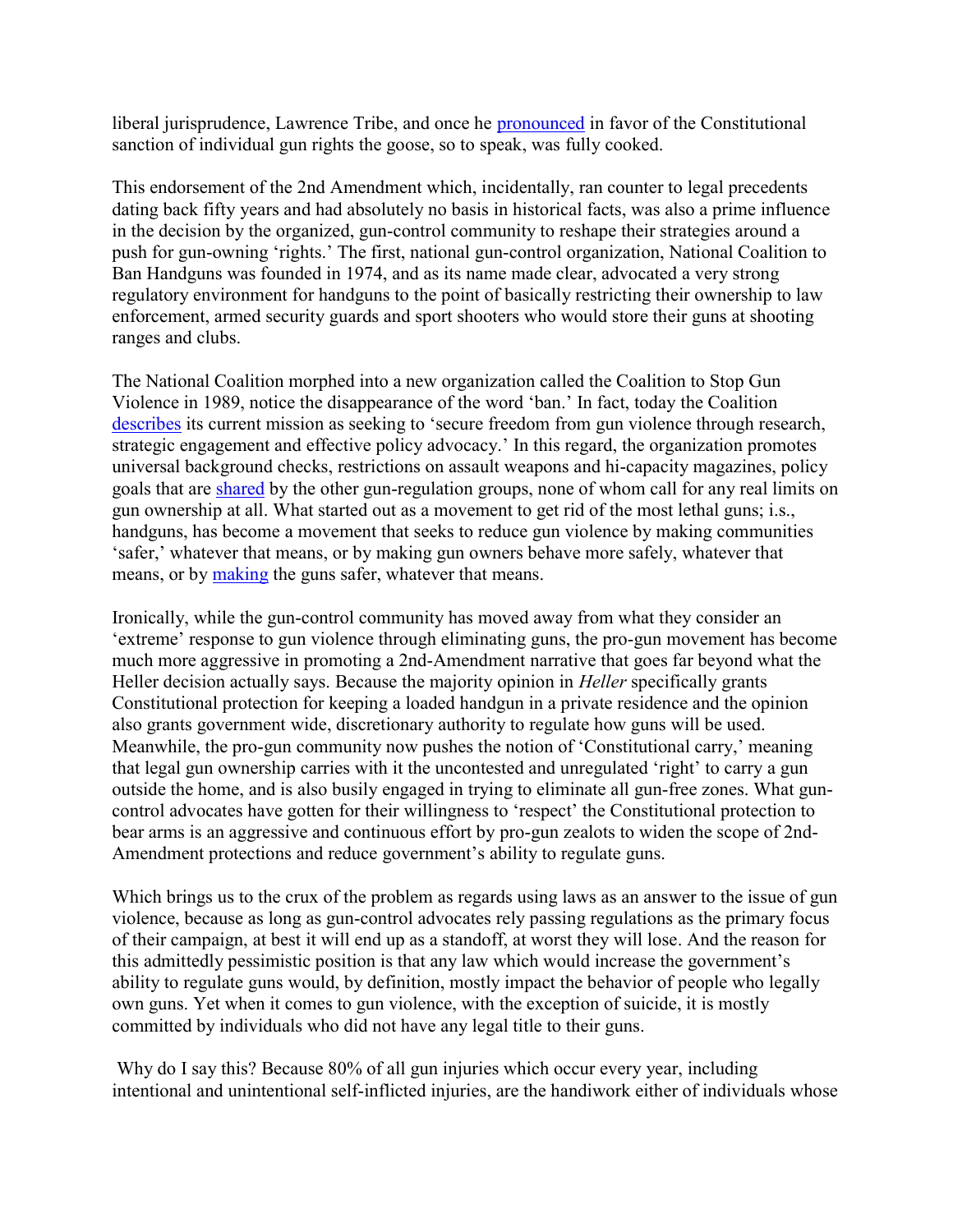backgrounds would prevent them from being legal gun owners or because they are too young to be in possession of a handgun, which is the instrument of choice in nearly all gun injuries. An important study based on interviews with prison inmates who were convicted of gun offenses found that only 15% of the guns possessed by this criminal group had been acquired in places where a background check would have been performed. Several years ago I interviewed 70 young men, ages 14–17, who were 'residents' of a youth jail located in a New England city with a high incidence of gun crime. Almost all of these kids were locked up for drug offenses, and most of them were facing weapons charges as well. All of them told me they either carried a gun or could get a gun when they needed one, and the answer to where the guns came from was uniform: 'they around.'

## IV. REGULATING 'BAD APPLE' GUN DEALERS AND STOPPING GUN 'TRAFFICKING.'

The existence of a plethora of guns in high-crime neighborhoods and the ease with which such items circulate in these neighborhoods has been noted by numerous public health researchers and has given rise to another fanciful regulatory argument made by gun-control advocates, namely, the twin demands for stricter controls over gun dealers and tougher federal laws against gun 'trafficking.'

Regarding 'bad apple' gun dealers, the Brady Campaign has been leading the charge against these bad guys and have published a detailed report which claims, among other things, that a small number of gun dealers "supply virtually every crime gun in the United States." Much of the data which 'proves' this assertion is drawn from a study that is almost twenty years' old, and the definition of a 'crime' gun, as we shall see, has nothing to do with whether a gun was actually used in a serious crime or not. But before we get into the question of what constitutes a 'crime' gun, let's stay for the moment with the trafficking issue itself.

As I understand it, the word 'trafficking' means conducting an illegal transaction of some sort. When it comes to guns, this means purchasing a gun from a dealer with the immediate intention of selling or giving it to someone else; or simply selling or giving a gun to someone else who isn't supposed to be able to have a gun. The former activity is usually referred to as a 'straw sale,' because in order to acquire a gun through purchase from a dealer, the purchaser must state that he/she is purchasing the gun for his/her own use, a statement which is made on the federal form (Form 4473) which is used to conduct the FBI background check. The latter activity is somewhat more ambiguous, but usually covers transactions that move a gun into the hands of someone who, under law, is not allowed to own a gun; i.e., a criminal often located in a state other than the state from which the gun first came.

Now in fact, both types of transactions are currently against the law; indeed the Supreme Court ruled on a case in 2014 (*Abramski v.US*) in which a legal gun owner purchased a Glock, knowing that he was actually purchasing the gun for another legal gun owner but claimed that on the Form 4473 that he was buying the gun for his own use. The Court held that the fact that both the buyer and the ultimate receiver of the gun were law-abiding gun owners made no difference and Abramski's conviction for lying on the federal form was upheld.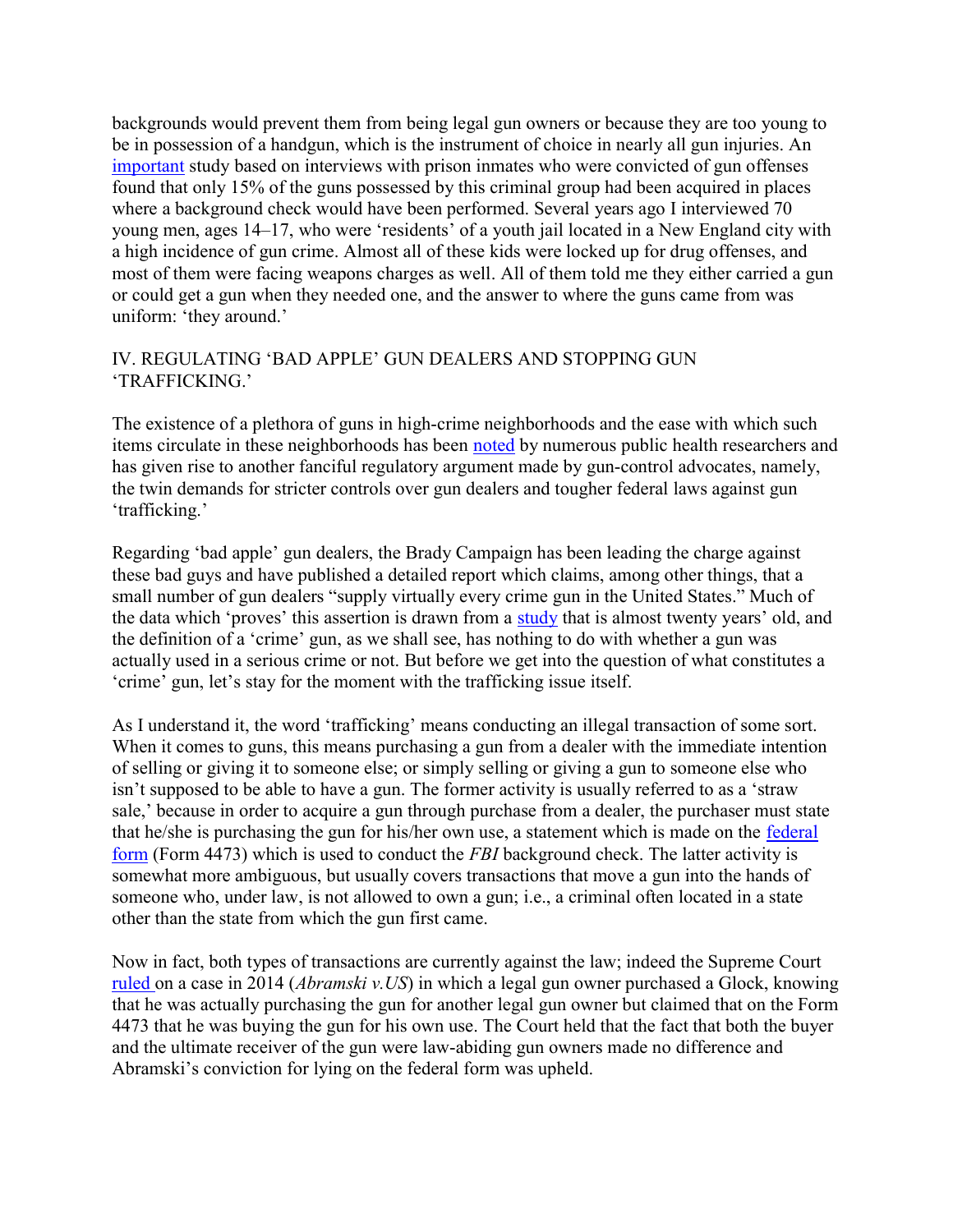As for gun trafficking, there are countless laws on the books making it illegal to sell a gun to someone who isn't allowed to legally own a gun, but the concept of gun 'trafficking' is usually applied to instances in which a batch of guns are put together in one state and then sold somewhere else. A major gun-trafficking case was announced recently in Brooklyn, NY, where more than 200 guns that started out in Virginia ended up being sold to some undercover cops in New York, a bust which was heralded as the biggest, single gun-trafficking case in the borough's history and, according to the Brooklyn DA, was a prime example of guns being trafficked into New York from states with more lenient gun laws.

In fact, according to a report issued by the New York State Attorney General, roughly half the crime guns whose origin could be traced between 2010 and 2015 came either from within New York itself, or from the neighboring states of Pennsylvania, Massachusetts and Connecticut, none of which are considered 'weak' states when it comes to handgun laws. More important, while admittedly it's easier to 'traffic' multiple guns when you can buy them in states where gun laws are allegedly 'weak,' taking even a single handgun across a state line and selling or even just giving it to a resident of the latter state is already a federal crime, it's just gun 'trafficking' by another name.

Under the laws and procedures that must be followed by federally-licensed dealers, other than performing a background check for every over-the-counter transfer of guns, the burden is on the dealer to decide whether or not a particular transaction might result in a gun ending up in the hands of a 'prohibited person,' whether the suspect individual is standing next to the person who fills out the background check form, or whether the gun is ultimately sold in some location far away from that particular shop. The dealer is required to validate the purchaser's information by comparing the information on a government-issued ID to the information supplied on the background check form. Dealers are also required to place an ATF warning about 'straw sales,' in a public space within the shop. But the  $ATF$  does not specifically require that dealers invoke any additional procedures to determine who should, and shouldn't be able to buy a gun. Why should the dealer be placed in the position of playing 'traffic cop' when he has no legal authority to enforce the laws?

As for numerous examples of how the internet is often used by individuals to buy and sell guns without submitting to a background check, at least internet websites like *Gunbroker* or *Armslist* at least go to the trouble of posting clear statements to the effect that users should refrain from engaging in transactions that do not follow relevant laws. In order to use Armslist, for example, one must agree to abide by the site's rules and regulations, including approving a statement which says: "I am responsible for obeying all applicable enforcement mechanisms, including, but not limited to federal, state, municipal, and tribal statutes, rules, regulations, ordinances, and judicial decisions, any applicable Presidential Executive Orders, including compliance with all applicable licensing requirements." Does this mean that any particular buyer or seller will necessarily follow the rules? Of course not, but there are hundreds of community newspapers that allow private individuals to run ads for selling guns, and none of these publications carry any disclaimers about proper behavior at all.

## V. THE IMBROGLIO KNOWN AS GUN TRACING.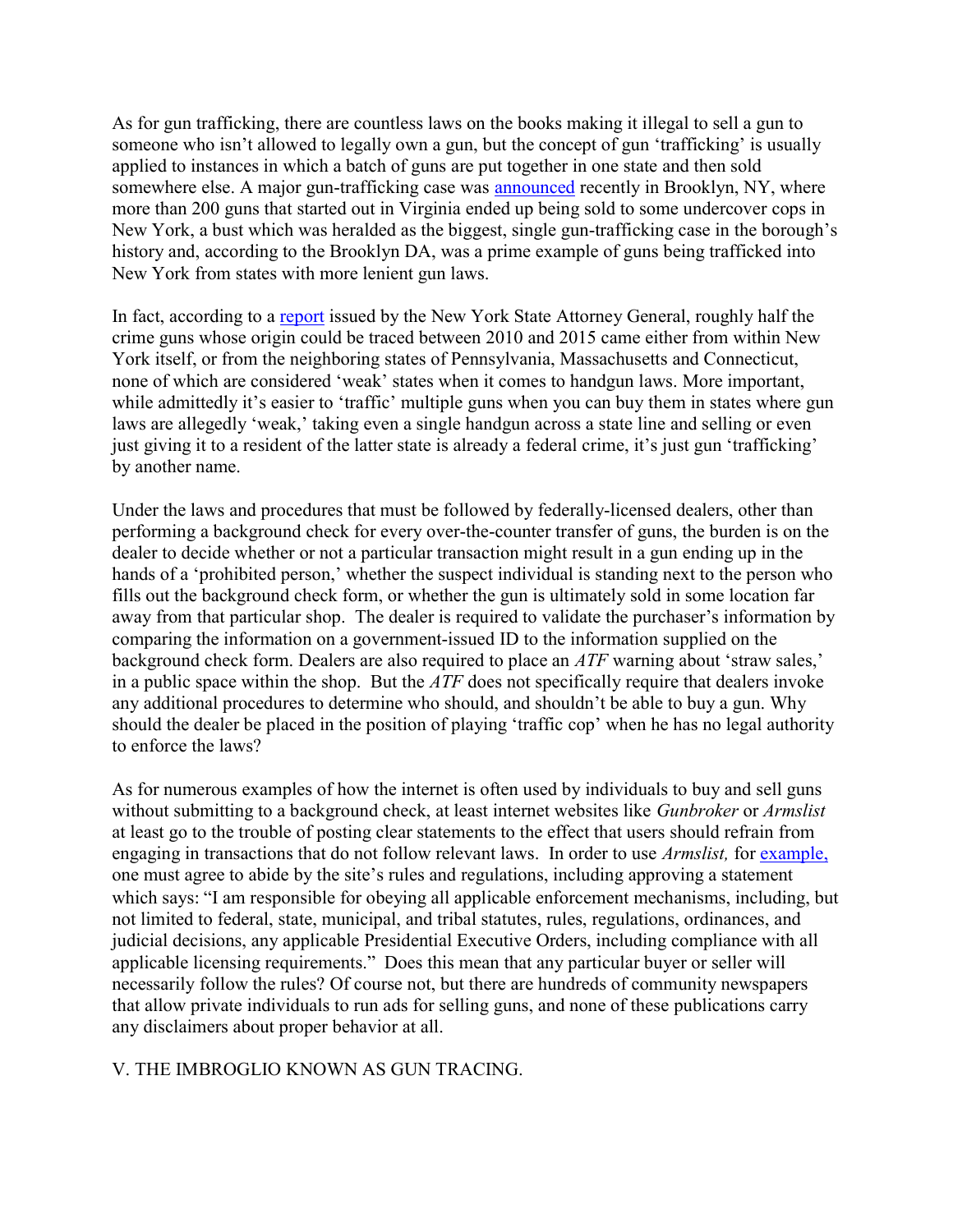We now arrive at the next issue involving regulatory procedures designed to reduce violence caused by guns, i.e., identifying the origin of all those 'trafficked' weapons which wind up in the 'wrong hands.' This is a process known as 'tracing,' and is considered a prime component in the ATF's arsenal of tools and practices which they use to combat gun crime. The ATF describes its National Tracing Center as providing "investigative leads in the fight against violent crime and terrorism and to enhance public safety," which would probably be a good use of agency resources if it were true, but unfortunately, how they describe themselves grossly overstates the value of their tracing effort and worse, the validity of the data that the Tracing Center creates.

In theory, a gun trace is supposed to tell law enforcement about the history of a gun from the time it was manufactured until the time it was first sold. This history is created by querying the manufacturer, the wholesaler and then the retailer with the relevant name and serial number of the gun which is being traced. Not only will the completed trace give law enforcement the identity of the first owner of the gun, it will also yield the date at which the initial retail transaction took place.

This latter information is used by the  $ATF$  to create an analysis of tracing information known as Time to Crime (TTC), with the assumption that the less time between the initial purchase of a gun and the date when the gun was picked up in a crime probably indicates a straw purchase or a trafficked gun. Of all the guns which are traced each year, the average TTC is more than ten years, so if a gun shop continues to be identified as a shop with a briefer TTC, then this may indicate a 'rotten apple' dealer who needs to be more closely regulated and watched.

There's only one little problem with the entire *TTC* process, which is that the data being used to identify gun shops that are likely spots to be the origin of crime guns may be off by at least 40%. And this is because the  $ATF$  says that it can only trace guns to their initial point of sale, which means they have no way of knowing whether a gun was transferred from one owner to another at some point before it was picked up in a crime.

Which leads us directly to the little problem, which is that the inventory of most gun shops is comprised of 30%–40% used guns. So the first sale of a gun is often not the last sale, and the ATF can, in fact, recover the sale information for any gun every time that gun comes back into a shop as a trade-in, or a sale to the dealer for cash, or a swap for another gun—the  $ATF$  has legal access not just to the first sale, but to every time a gun goes across the counter, no matter how many times such a transfer occurs.

Ever licensed gun dealer is required to keep a chronological record of the receipt and disposition of every, single gun. And this record, known as the Acquisition and Disposition  $(A&D)$  book, must be kept up to date and must be given to the  $ATF$  for inspection at any time. And since dealers are now encouraged (but not yet required) to keep their A&D data in an Excel file or some other type of digital cache, looking up multiple transactions of any gun by simply running a query with the gun's serial number would take no time at all. Does the ATF run such traces? No. Are they legally entitled to conduct such a trace? Yes. But since they don't, the use of TTC data is simply not going to yield valid results.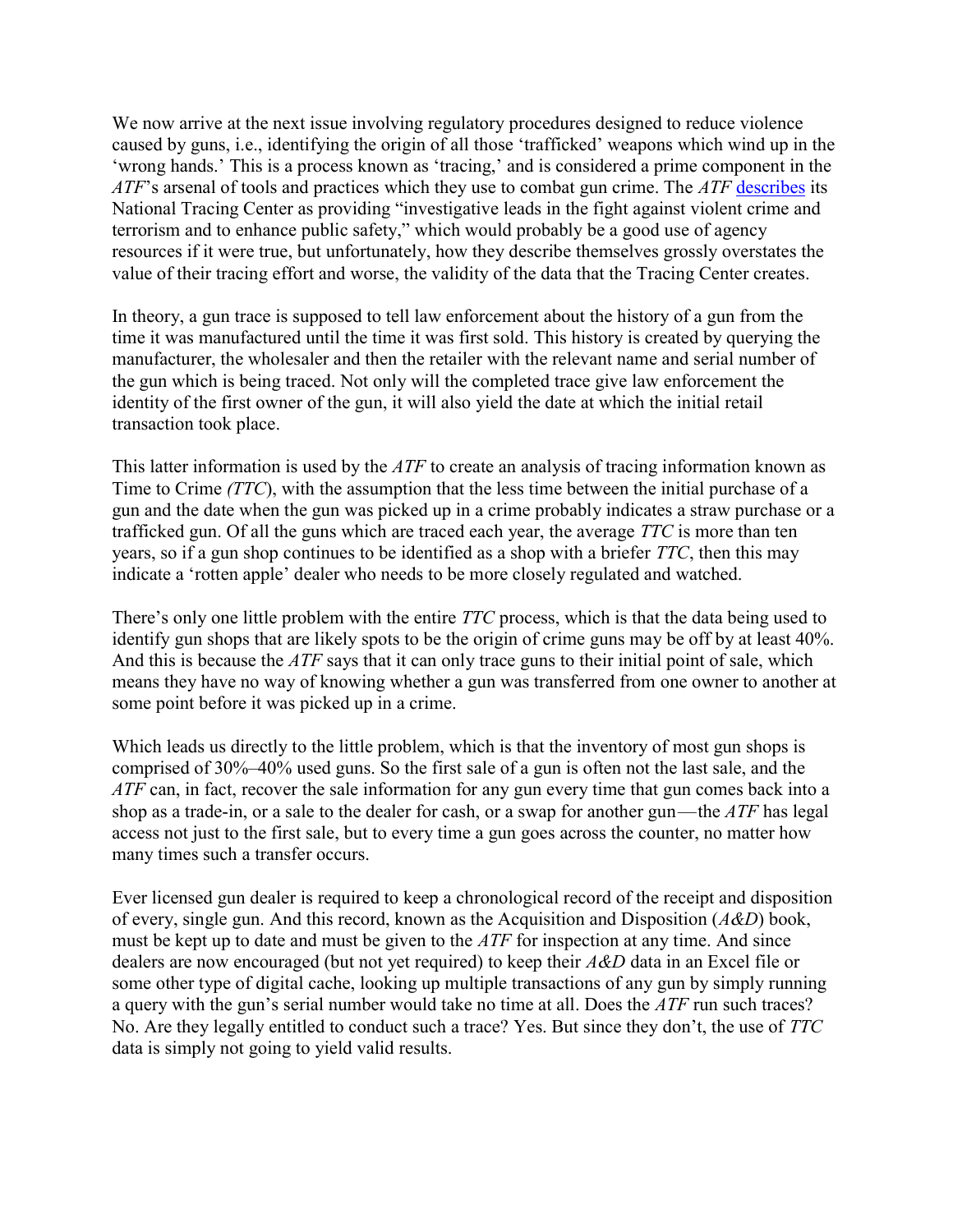It's also not clear that when the *ATF* talks about tracing 'crime guns,' that the traces cover guns that were connected to an actual crime. In 2015, the  $ATF$  traced 190,538 guns, of which more than two-thirds were handgun calibers—380, 38, 357, 9mm, 40, 45. In fact, the ATF initiated 373,000 traces in 2015, which means that they were only able to respond with valid information slightly more than 50% of the time. And when they did identify the individual who received a gun in the initial transaction, less than one out of five of those traces involved a gun that was picked up during the investigation of a violent crime. The total for guns connected to violent crimes were less than the total for 'gun under investigation' and just slightly more than the traces conducted for 'found guns.' Incidentally, in the violent crime category, slightly less than 7,000 traces were conducted for guns picked up at homicide scenes. Which means that in 50% of all gun homicides committed in 2015, the cops who investigated the killings couldn't even be bothered to trace the gun, or maybe that particular 'crime' gun wasn't even found.

So here's where we stand when it comes to the  $ATF$ 's activity in tracing guns: (1). The number of guns connected to serious crimes which are traced is a small fraction of the number of guns that are used to commit serious crimes each year; (2). The TTC data which is used to identify 'bad apple' dealers may be off by as much as  $40\%$ ; (3). The  $ATF$ 's claim that they cannot conduct a trace beyond the initial transfer of a firearm is simply not true.

And here's the biggest problem with the gun regulatory system as it now stands: while 85–90% of all gun crime is committed with pistols and revolvers, a.k.a. handguns, the individual who purchases a rusted, single-shot rifle or shotgun has to jump through the same regulatory hoops to get that gun as he has to jump through to get his hands on a concealable, high-powered handgun like a Sig or a Glock. If the whole point of expanding the regulatory activity of the *ATF* is to reduce gun violence, shouldn't we be asking whether the current system operates in way which focuses resources and energies on the guns that are used in crimes?

## VI. DO REGULATIONS KEEP GUNS OUT OF THE 'WRONG HANDS?'

The CDC breaks down fatal and non-fatal gun injuries into two basic categories: intentional and unintentional events. In 2014 the intentional injuries accounted for 97,849 (although the number of non-fatal injuries may be significantly higher) and the unintentional injuries accounted for 16,514 (although this number may also be substantially under-counted or overcounted by the CDC.) Altogether, this brings us to a grand total for gun violence of 114,363, a number which excludes the thousands of individuals who are shot each year by the police (it's pretty clear that almost 1,000 are shot and die, we do not have credible statistics on non-fatal police shootings).

I simply do not see how the overall number of gun injuries can be reduced to any great degree by increased regulations aimed at gun dealers or gun owners for reasons having to do with what I call the 'supply and demand' curve for guns. As to the supply side, we simply have no idea how and when guns move from the initial, law-abiding owner to the criminal market and the potential criminal misuse of those guns.

In 2015, the *ATF* was able to identify the origins of 1,642 guns that had been recovered and then traced. In 2014 the number was 1,643, in 2013 it was 1,809, the same number was recorded for 2012 and in 2014 it was 1,055. In other words, for the five years between 2011 and 2025, the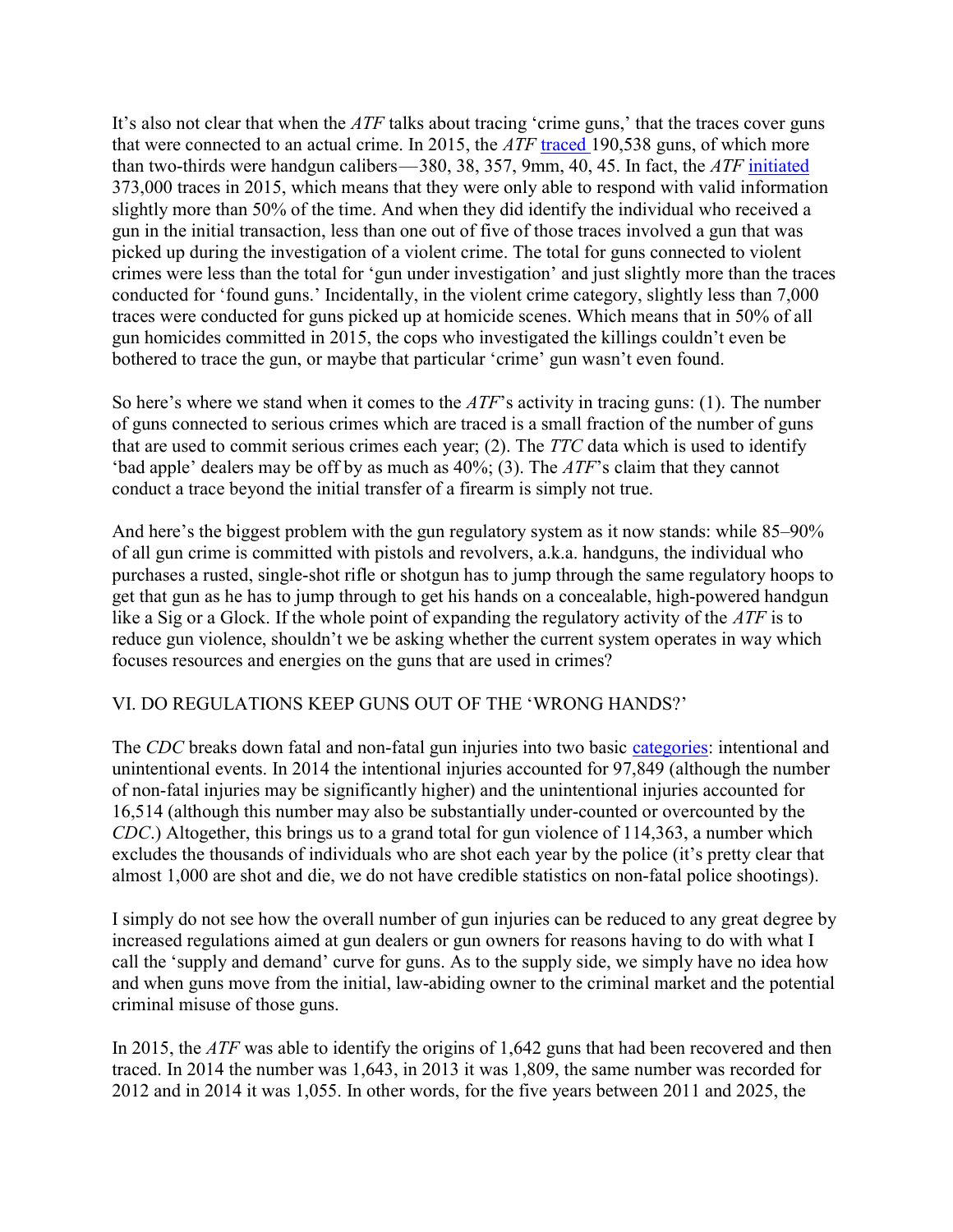ATF completed traces on 7,958 stolen guns, a period when minimally, 1.5 million guns were stolen from law-abiding gun owners throughout the United States, a number that may be underestimated by half. And who are the only legal gun owners who are required to report stolen or missing guns to the ATF? Those 'bad-apple' gun dealers, that's who, the 40 million or 50 million individuals who legally own guns aren't required to report missing/stolen guns to the ATF at all. And in the handful of states who require that gun owners report gun thefts to the local cops, those agencies aren't required to forward these reports to the ATF.

So on the supply side of the gun violence equation, we continue to go full steam ahead with strategies for regulating how to keep guns from getting into the 'wrong hands,' even though we really don't have the faintest idea for how that process actually occurs. On the demand side of things, we also suffer from a basic lack of knowledge about why and how people behave who inflict accidental or purposeful violence with guns.

The one group which commits gun violence where there has been substantial research are the 20,000+ individuals each year who consciously use a gun to injure themselves. But this research focuses more on suicide per se than on the subset issue of suicide with a gun. And while it is known that roughly 50% of the suicides committed each year involve the use of a gun, what we do not know is how many gun owners commit suicide without using a gun. It does appear likely that less suicides would occur if legally-owned guns weren't around, and a recent study about the results of a Connecticut law which makes it easier to remove guns from people at-risk for taking their own lives estimates that 100 lives may have been saved between 1999 and 2013. On the other hand, most of the states with the highest suicide rates are also states where the per-capita rate of legal gun ownership is far above the national norm, meaning that in theoe states many gun owners are choosing to end their lives without using one of their guns.

 As for the other 100,000 interpersonal gun violence events which occur each year, we have substantial information about the victims of this violence, but we know precious little about the perpetrators themselves. We know they are usually the same race and age of the victims, we know that in 15% of all gun fatalities the victim was a woman but the shooter was a man, we know that in 80% of the gun-violence events, if not more, the shooter was socially involved with the victim and often it was an argument or dispute between the two parties which precipitated the shooting itself, and we know that most of the shooters, like the victims, were young men ages 15 to 34.

The problem, however, is that if we were to use that information to create an average profile of the 'typical' person who commits gun violence, this profile would also fit many, perhaps a majority of individuals who engage in violent behavior but do not use guns. So how do you create a regulatory infrastructure which would inhibit a certain type of violent behavior when we simply do not know why, when it comes to committing violence with a gun, that some people do but many others don't?

And please resist the temptation to fall back on the idea that all we have to do is figure out how to keep guns out of the 'wrong hands.' Because I cannot believe that any law could ever be passed that would allow a gun owner to be charged with a crime simply because his gun was stolen away. There are somewhere around 300 million guns in private hands, a number which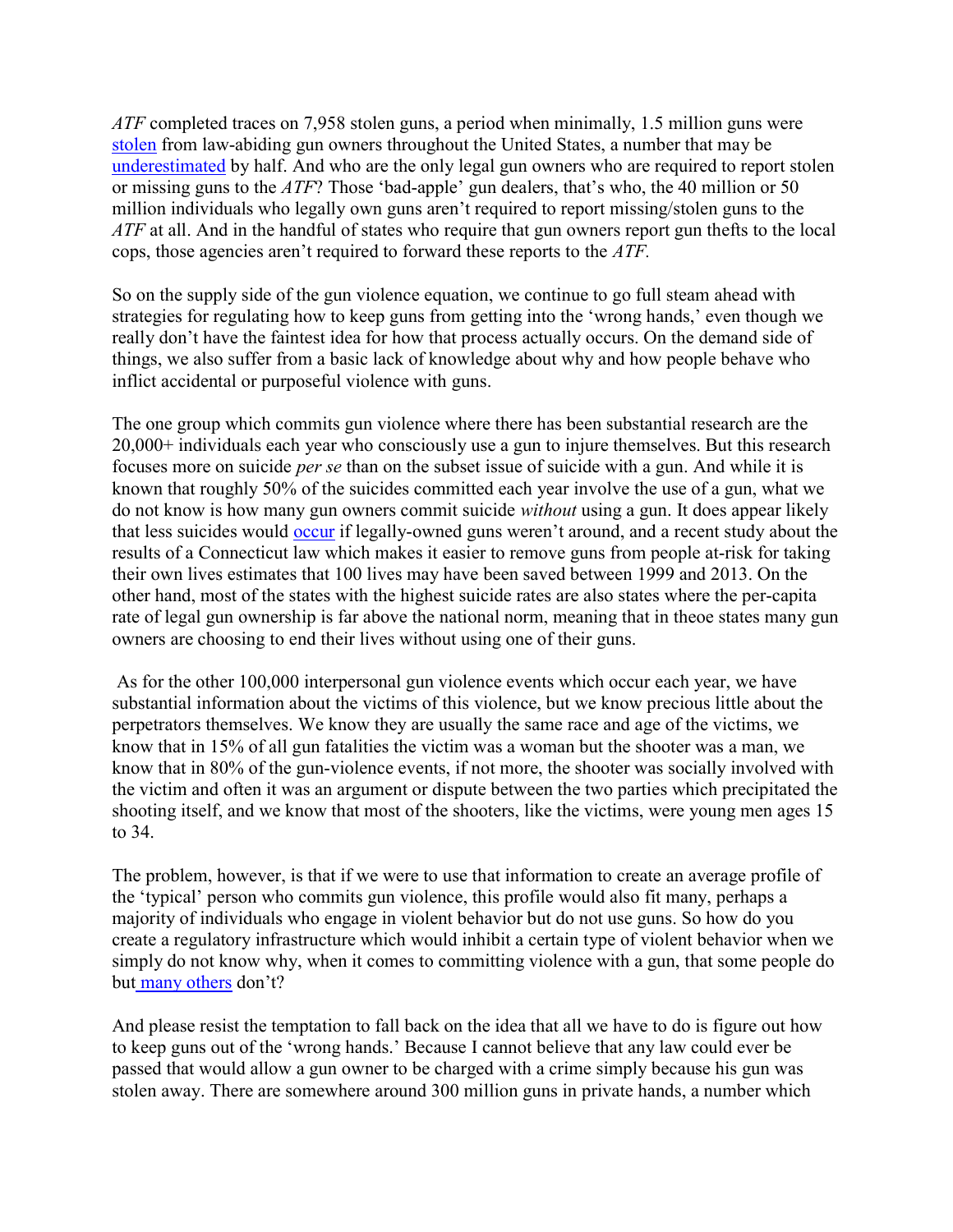grows by roughly 10 million additional guns every year. Which means that more guns are available to be stolen each year, which means that more guns will end up in 'the street.' The laws which exist in certain states that prohibit gun owners from leaving their weapons lying around are designed to prevent misuse of guns by children, family members and friends; they are not theft-prevention statutes at all.

 In a not-yet published paper (but available for download here) Franklin Zimring proposes a fundamental distinction between what he calls the incidence as opposed to the prevalence of gun ownership, the former being the overall number of guns, the latter being the location of guns; i.e., how many households own guns. I am not sure if we should adopt Zimring's nomenclature to describe what is going on, but the bottom line is that the total number of guns keeps increasing but the number of locations with guns (i.e., households) keeps going down. The recent survey on gun ownership by the Harvard-Northeastern group, soon to be published by Russell Sage and sourced by Zimring, supports his description of these trends.

The increased incidence of gun ownership, following Zimring's argument, means that more guns are lying around which could be stolen or transferred hand-to-hand. On the other hand, the increased prevalence would " directly increase the number of settings in which a gun is available for use in violence," in particular, suicide, domestic assaults and other events which results from a gun being close at hand.

But here is where the attempt to reduce gun violence through expanding gun-control laws runs into a barrier which has been created by the advocates for 'sensible' gun laws themselves, namely, their commitment to the idea that any new expansion of the gun regulatory infrastructure has to leave room for the exercise of 2nd-amendment rights as those rights were defined in 2008. And basically, what the *Heller* decision rests on is the idea that within certain, narrow limits, each and every law-abiding American is entitled to own a gun. And not only can he own one gun, he can own multiple guns, and while Heller also gave government a certain amount of leeway to regulate what types of guns someone might own, nothing in that decision has or will prevent the gun industry from manufacturing and supplying the civilian market with millions of more guns

I think the attempt by the gun-control community (of which I happen to consider myself a charter member) has taken a turn in the wrong direction by incorporating a support of 2nd-Amendment 'rights' into their overall approach to the issue of guns. I do not believe that a substantive decline in gun violence numbers can be achieved as long as the only, real limit on how many guns are owned by law-abiding citizens is a decision made by the gun industry about how many guns it chooses to inject into the commercial market each year. And in case you haven't noticed, it's not as if the decision by gun-control advocates to 'respect' the 2nd Amendment has yielded any great victories for the 'sensible' use of guns.

What would the gun-control community give up if it decided to return to its 'no handguns' stance, notwithstanding the fact that such a position would place gun-control advocates squarely in opposition to a fundamental legal plank of the Constitution? Granted, there is no explicit protection for abortion within the text of the founding document, but I don't see the forces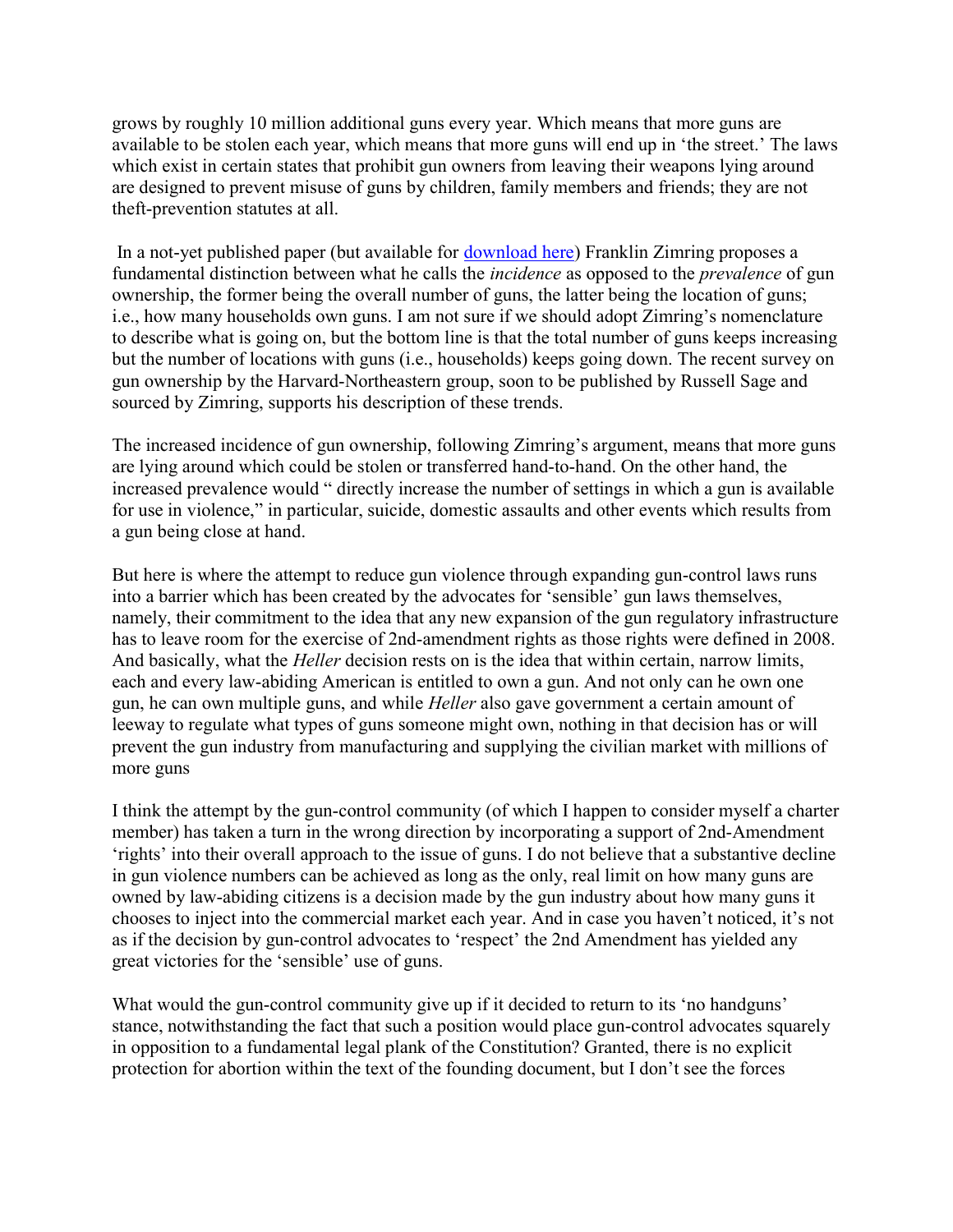arrayed against pro-choice softening their stand or their rhetoric just because the Constitution's protection of privacy was used by the Supreme Court to justify a woman's right to choose.

There is no reason to doubt the numerous studies which show a positive correlation between gun violence and the fact that Americans own so many guns. These studies do not differentiate the identity or legal status of gun owners, they simply validate a basic idea that more guns = more gun injuries, no matter how those injuries occur. By trying to expand the regulatory infrastructure while, at the same time, differentiating who should or should not own guns, the gun-control community is not really confronting the primal cause of gun violence—the existence of a gun.

The problem with thinking that more gun laws will eliminate or at least substantially reduce gun violence is that the laws are all crafted to eliminate gun violence without eliminating guns. And what stands behind these laws is what stands behind our entire legal and judicial system, namely, that most people obey laws. And this is particularly true of most gun owners, who usually have to be law-abiding in order to own any guns at all.

So how do you create an effective response to gun violence without stumbling over the so-called 'rights' to gun ownership which the courts have said cannot be abridged? The precedent here was a 2013 law passed in the Lake Forest, IL, which banned ownership of AR-15 rifles by anyone living in the town. A challenge to the law arose based on the 2008 Heller decision but the appellate decision which upheld the ban stated that the law did not invalidate the ownership of all guns, or even semi-automatic rifles, but invalidated a particular gun model while letting stand the Constitutional right to own guns.

What if a municipality or some other polity were to decide, that in the interests of public safety, residents could own only a limited number of pistols, which happen to be the guns most frequently used in violent crimes? Gun owners could still own that particular type of product, they just couldn't own as many of these guns as they chose, which would mean that there would be less guns lying around either to be stolen or used impulsively by the owners themselves. Maybe such an approach would be declared unconstitutional, but maybe not.

The Heller decision did not take away from public authorities the responsibility for public safety and it also reaffirmed 'longstanding prohibitions' on allowing guns to end up in the hands of persons judged not suitable to own guns, as well as taking guns into 'sensitive places' like schools. More important was the fact that the decision overturned a local ordinance which amounted to a "prohibition of an entire 'class' of arms," in this case, all handguns.

But saying that a DC resident can keep a handgun at home for self-defense is not the same thing as saying that a homeowner needs 10 handguns to keep himself safe. And if pro-gun advocates want to continue trying to expand the limits of 2nd-Amendment 'rights' through laws allowing for carrying guns in public, on college campuses, or without any special licensing and mandated training at all, why shouldn't gun-control advocates follow the precedent set in Highland Park and begin demanding ownership limits by law-abiding citizens on the number of highly-lethal guns which can be privately owned?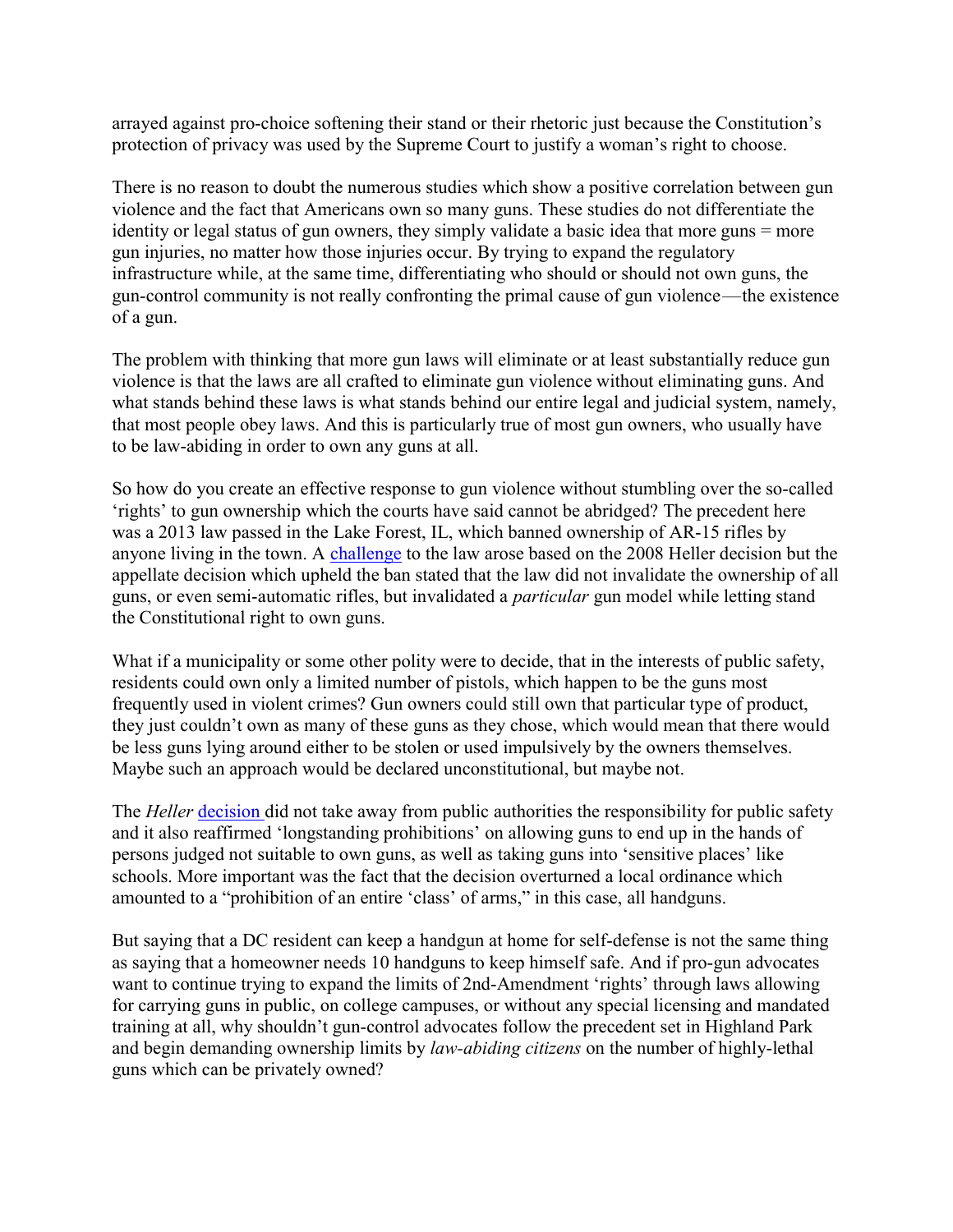If the gun industry were willing to own up to the fact that some of their products happen to be weapons of mass destruction (and when 100,000 people are killed or wounded each year, yes, we are talking about mass destruction) they would get no argument from me, or from just about anyone else. And what the gun industry should be supporting are the following steps:

- 1. Create standards to identify the most lethal weapons based on size, caliber and ammunition capacity (i.e., the smaller, the more powerful and the largest-capacity handguns being the most lethal.)
- 2. Require that such guns be sold only to the purchasers who have been issued a PTP license.
- 3. Require that the owner pass a mandated and officially-implemented safety and performance-certification test.
- 4. Require that the owner report the location and existence of the weapon on a regular basis.

These four steps would curtail straw sales, insure that the owners are themselves least likely to use the guns improperly and, most of all, would require that owners take steps to insure that such guns are properly and continuously stored. These dictates would not in any way infringe on  $2<sup>nd</sup>$ -Amendment 'rights;' in fact, they would simply affirm that the government has a significant or compelling interest in public and community safety

I'm not saying that gun-control advocates shouldn't continue to expand the gun regulatory environment in areas (background checks, CAP laws) where some regulations currently exist. But if the gun-sense community believes that it gains credibility with pro-gun advocates by cloaking these restrictions in some kind of folderol about the protection of Constitutional guarantees, this position simply reflects how little the GVP community really knows about guns.

If GVP wants to redirect the 'more laws-less laws' argument into something that might actually provoke a serious and positive response from the other side, perhaps they would take seriously the underlying motivations that push some Americans to buy more guns. And for guidance on how to understand what the debate about gun violence should really be all about, the fundamental argument is found in an **article** published by the esteemed researcher Shannon Frattaroli and several colleagues in 2013. In making the case for understanding gun owners, Professor Frattaroli tells us that: "Fear figures prominently in decisions people make about guns…. Fear of strangers and chaos is the reason that some choose to be armed, whereas fear of the government is the motivation for others.

Telling gun owners to turn in their guns as a way to reduce gun violence and enhance public health simply won't work. Forcing law-abiding gun owners to jump through more legal hoops will create resentment, anger and violence at worst, or result in benign non-compliance at best. What the gun violence prevention community should do is embrace Professor Frattaroli's penetrating analysis and figure out how to give people options that can be used to mitigate their fears in ways other than turning to a gun.

Take it from someone (me) who has been involved with guns for over 50 years and will be a true gun nut and yellow-dog Democrat until the day he dies. There's only one reason and one reason